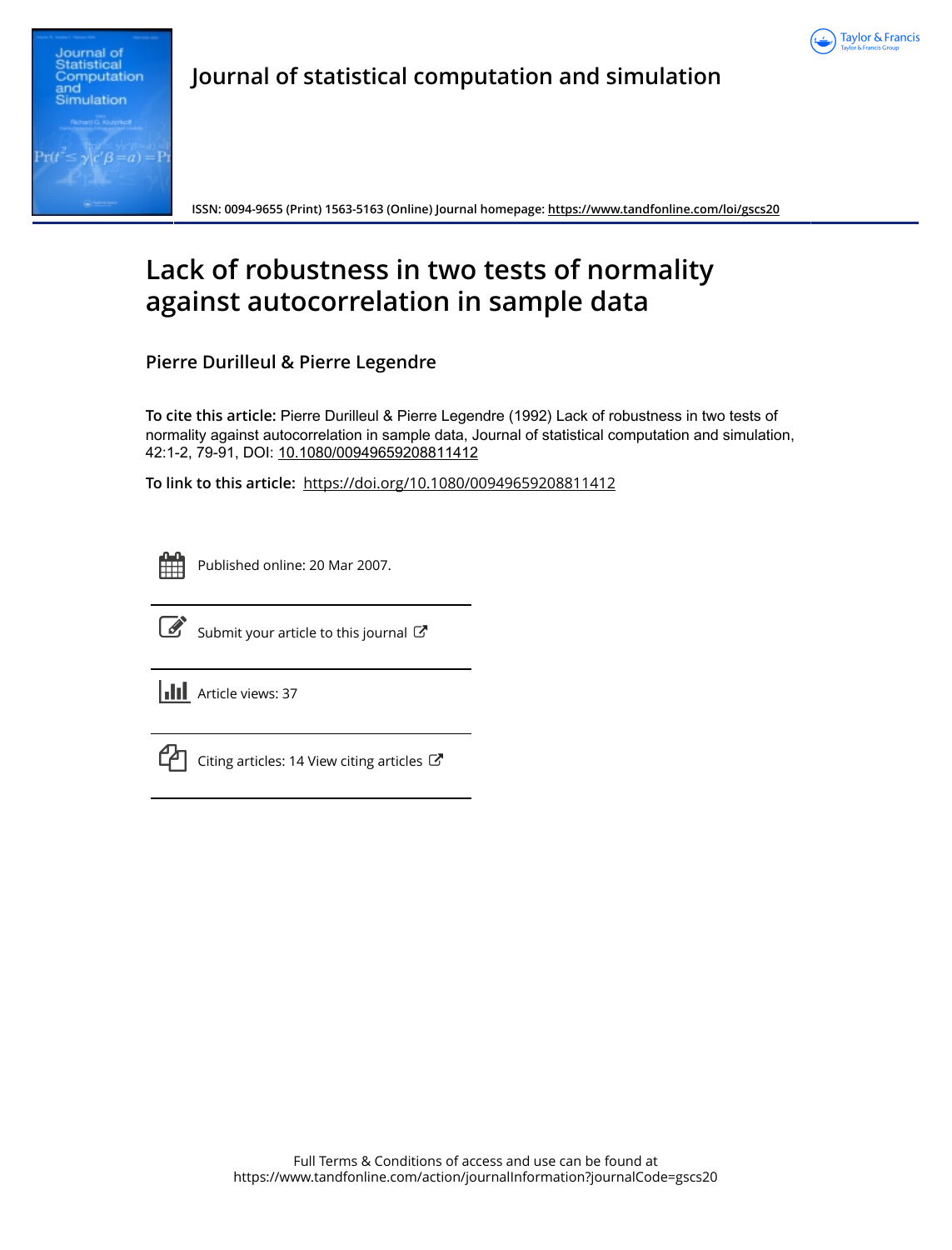# **LACK OF ROBUSTNESS IN TWO TESTS OF NORMALITY AGAINST AUTOCORRELATION IN SAMPLE DATA**

# PIERRE DUTILLEUL and PIERRE LEGENDRE

*Département de Sciences Biologiques, Université de Montréal, C.* **I?** *6128 Succursale A, Montreal, Que'bec, Canada H3C 3J7* 

*(Received 23 September 1991)* 

Robustness against autocorrelation in time-series data is investigated for two tests of normality: the Kolmogorov-Smirnov test, in the class of normality tests using statistics based on the empirical cumulative distribution function, and the Shapiro-Wilk analysis-of-variance test, which regresses the ordered sample values on the corresponding expected normal order statistics. For a Gaussian firstorder autoregressive process, it is shown by simulation that: 1. for short series, both tests are conservative for some range of negative values of first-order autocorrelation, and too liberal for medium-to-high positive and high negative values; 2. for moderate sample sizes, both tests are no longer conservative, but remain too liberal asymmetrically for high negative and positive values of first-order autocorrelation; **3.** the Kolmogorov-Smirnov test, which traditionally suffers from lack of power in comparisons with the W test of Shapiro and Wilk, is more robust against autocorrelation in time-series data, whatever the sign of the first-order autocorrelation. We illustrate that these results also apply to spatially autocorrelated data along a transect.

KEY WORDS: Autocorrelation, Kolmogorov-Smirnov test, normality, robustness, sample data, Shapiro-Wilk test.

## 1. INTRODUCTION

Standard techniques of statistical inference are most often concerned with sets of observations drawn from independently and identically distributed random variables - that we will refer to as "random samples" in order to avoid lengthly repetitions, while autocorrelation in sample data may impair the ability to use these same tests in real-case studies and can alter the conclusions of statistical analyses performed without allowance for it. Autocorrelation is a nuisance in that it produces a bias when estimating variances and correlation coefficients, and does not provide minimum-variance unbiased linear estimators. This is well-known for such methods as the analysis of variance (Box, 1954; in time: Milliken and Johnson, 1984, Ch. 27; Crowder and Hand, 1990, Section 3.6; in space: Bartlett, 1978; Griffith, 1978; Legendre *et al.*, 1990), regression analysis (in time: Durbin and Watson, 1950, 1951; Walker, 1971; in space: Cliff and Ord, 1981, Section 8.2; Cook and Pocock, 1983), and correlation analysis (in time: Diggle, 1990, Section 8.3; in space: Bivand, 1980; Clifford *et al.,* 1989). Fortunately, valid statistical inference does not always require independence of the observations as a necessary condition; for instance,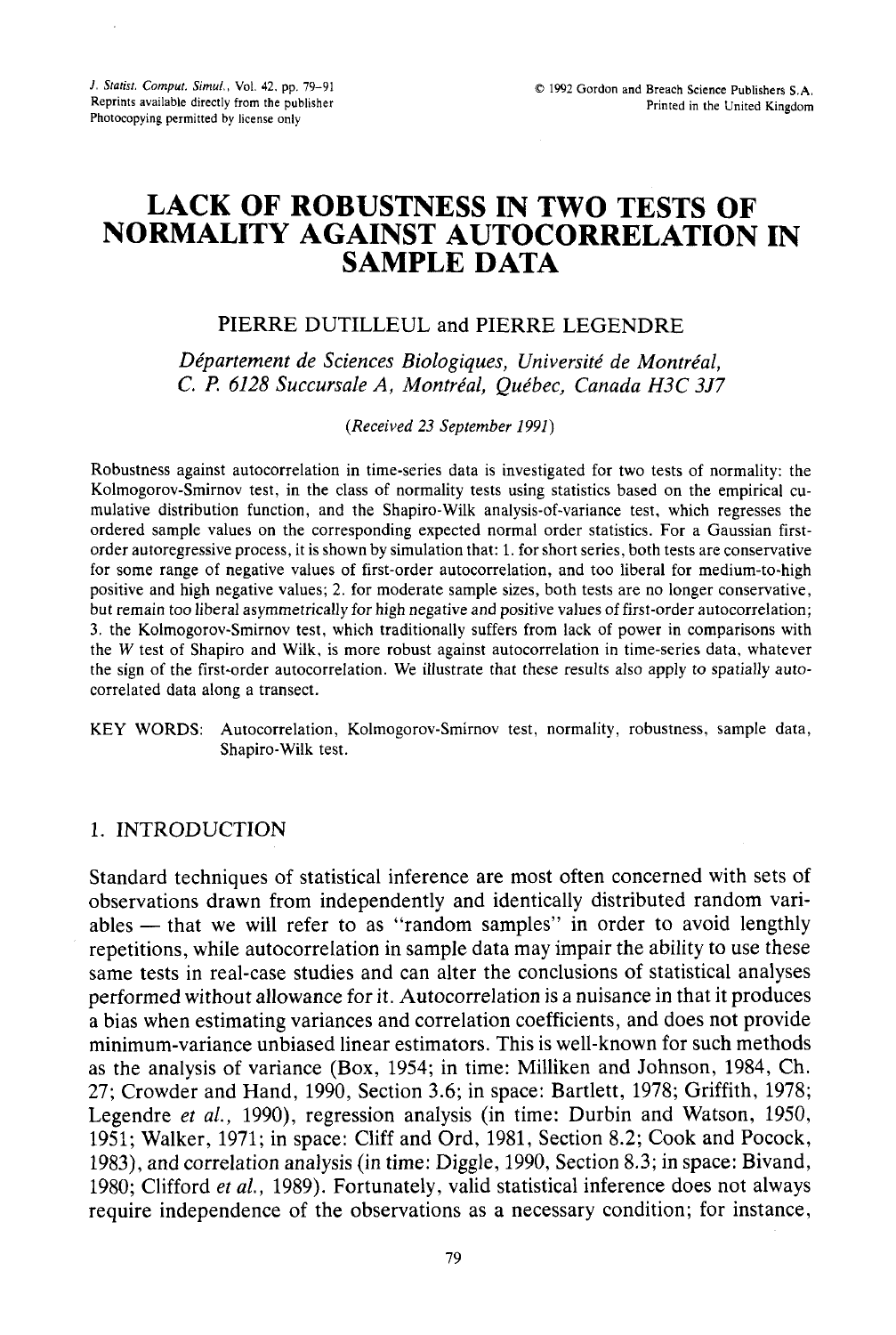the necessary and sufficient condition for valid unmodified  $F$  testing in analysis of variance models allows for limited forms of dependence and heteroscedasticity (Huynh and Feldt, 1970; Rouanet and Lépine, 1970) although in most cases, unmodified F tests are not valid for autocorrelated sample data.

Goodness-of-fit tests for autocorrelated sample data are a problem of interest not fully explored by statisticians. Despite its practical importance, there is little literature about it. The distribution of Pearson (1900) chi-square statistic under the hypothesis of normality and its power were studied by simulation for stationary time-series processes by Gasser (1975). Testing the fit to a specified normal law through the chi-square statistic, Moore (1982) theoretically demonstrated that when large samples of time-series data come from a general Gaussian stationary process, positive correlation among the observations cannot be told apart from lack of normality. Gleser and Moore (1983) extended these results to stationary processes satisfying a positive dependence condition, for the Kolmogorov (1933) and Smirnov (1939) and the Cramér (1928) and von Mises tests, in the class of normality tests based on the empirical cumulative distribution function. More recently, Pierce (1985) demonstrated that any normality test performed on residuals in time-series autoregressive models of some well-specified order has the same limiting null distribution as the random-sample standard case when the parameters are estimated from the data.

In the present paper, we investigate by simulation the effect of positive and negative dependence among observations on two major normality tests, with respect to sample size, when the null hypothesis of a normal univariate marginal distribution is correct. The emphasis is on time, but a few illustrations of the effect of spatial autocorrelation will also be given. We selected a version of the Kolmogorov-Smirnov test adapted to account for the estimation of one or more parameters from the sample data (Stephens, 1974), and the analysis-of-variance omnibus test of Shapiro and Wilk (1965) which regresses the ordered sample values on the corresponding expected normal order-statistics. These tests are based on quite different approaches, using the empirical cumulative distribution function on the one hand and the least-squares estimation in the normal probability plot on the other; both were designed for the random-sample case. The question is: to what extent are these tests robust against autocorrelation, i.e. within what range of dependencies among observations do they remain valid? We performed our investigation of robustness through simulations, which are the procedure usually adopted in null percentage point and power studies, because of the hardly tractable mathematics underlying the complex effect of autocorrelation on both of these statistics. In Section 2, we briefly overview the historical background of the plethora of normality tests. We describe our simulation design in Section 3.1, and present and discuss our numerical results in Section 3.2. In Section 4, we propose a general solution that may help overcome the nuisance of autocorrelation, when present, on tests of normality.

# 2. TESTS OF NORMALITY: A BRIEF OVERVIEW

Karl Pearson may be regarded as having initiated the modern theory of testing for departures from normality. First, he showed how deviations from normality could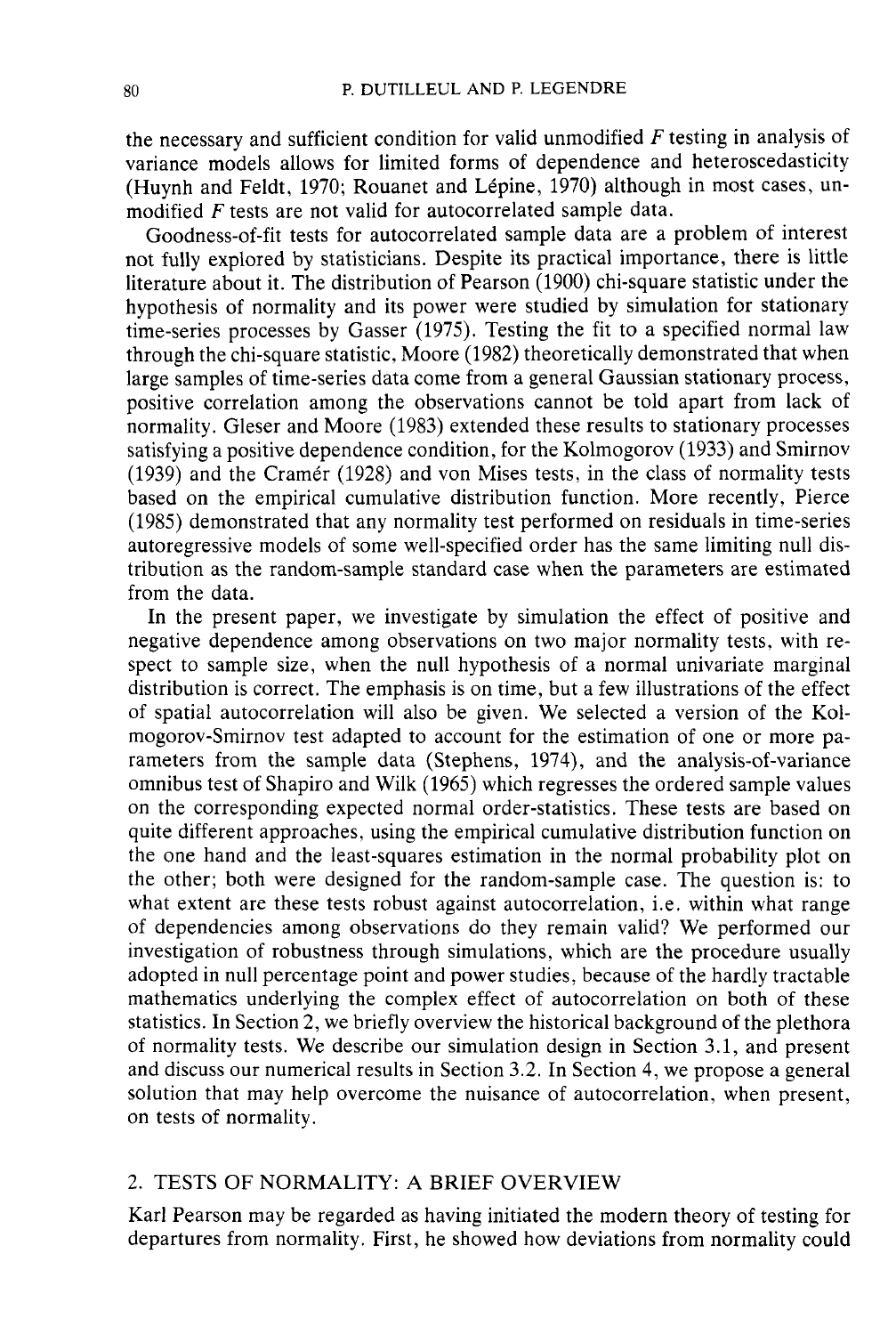be measured through the standard third and fourth moments of a distribution, respectively used to estimate skewness and kurtosis (or peakedness) (Pearson, 1895). Secondly, he developed the chi-square test, although not specifically to test for deviations from normality (Pearson, 1900). Pearson's chi-square test of normality contrasts the observed numbers of observations in each of the categories into which the distribution is discretised, with the numbers expected if the population from which the data are sampled is normal with known mean and variance. This test is well adapted for the cases where the distribution is discontinuous and where the parameters must themselves be estimated from the sample data; in all other cases, however, it is actually not very sensitive because it does not take into account the ordered nature of the data and should not be used routinely (see e.g. Stephens, 1974 and D'Agostino, 1982).

For a random sample  $X_1, \ldots, X_n$  of size n, a general procedure using statistics based on the empirical cumulative distribution function  $F_n(x)$  was developed to test for departures of fit from a specified parametric distribution, which can be used in particular for the normal law. Function  $F_n(x)$  is defined as the proportion of sample values smaller than or equal to x, and is an estimate of the theoretical cumulative distribution function  $F(x)$ . Many statistics measuring the discrepancy between  $F_n(x)$  and  $F(x)$  have been proposed to test for fit. Three of the leading ones are: the Cramer (1928) and von Mises statistic

$$
W^2 = \sum_{i=1}^n [F(X_i) - F_n(X_i) - 1/(2n)]^2 + 1/(12n),
$$

the Kolmogorov (1933) and Smirnov (1939) statistic

$$
D = \max(D^+, D^-)
$$

with

$$
D^+ = \sup_{1 \leq i \leq n} [F_n(X_i) - F(X_i)]
$$

and

$$
D^- = \sup_{1 \leq i \leq n} [F(X_i) - F_n(X_i)],
$$

and the Anderson and Darling (1954) statistic

$$
A^{2} = - \left[ \sum_{i=1}^{n} \{2F_{n}(X_{i}) - 1/n\} \{ \log F(X_{i}) + \log(1 - F(X_{n+1-i}) \} \right] - n.
$$

When  $F(x)$  denotes the normal distribution function, large values of those statistics indicate nonnormality. All three of these discrepancy measures were primarily designed for the random-sample case where the hypothesised distribution function  $F(x)$  is completely specified, i.e. for a simple null hypothesis. So they are not of much practical interest, despite a higher power in comparisons with the chi-square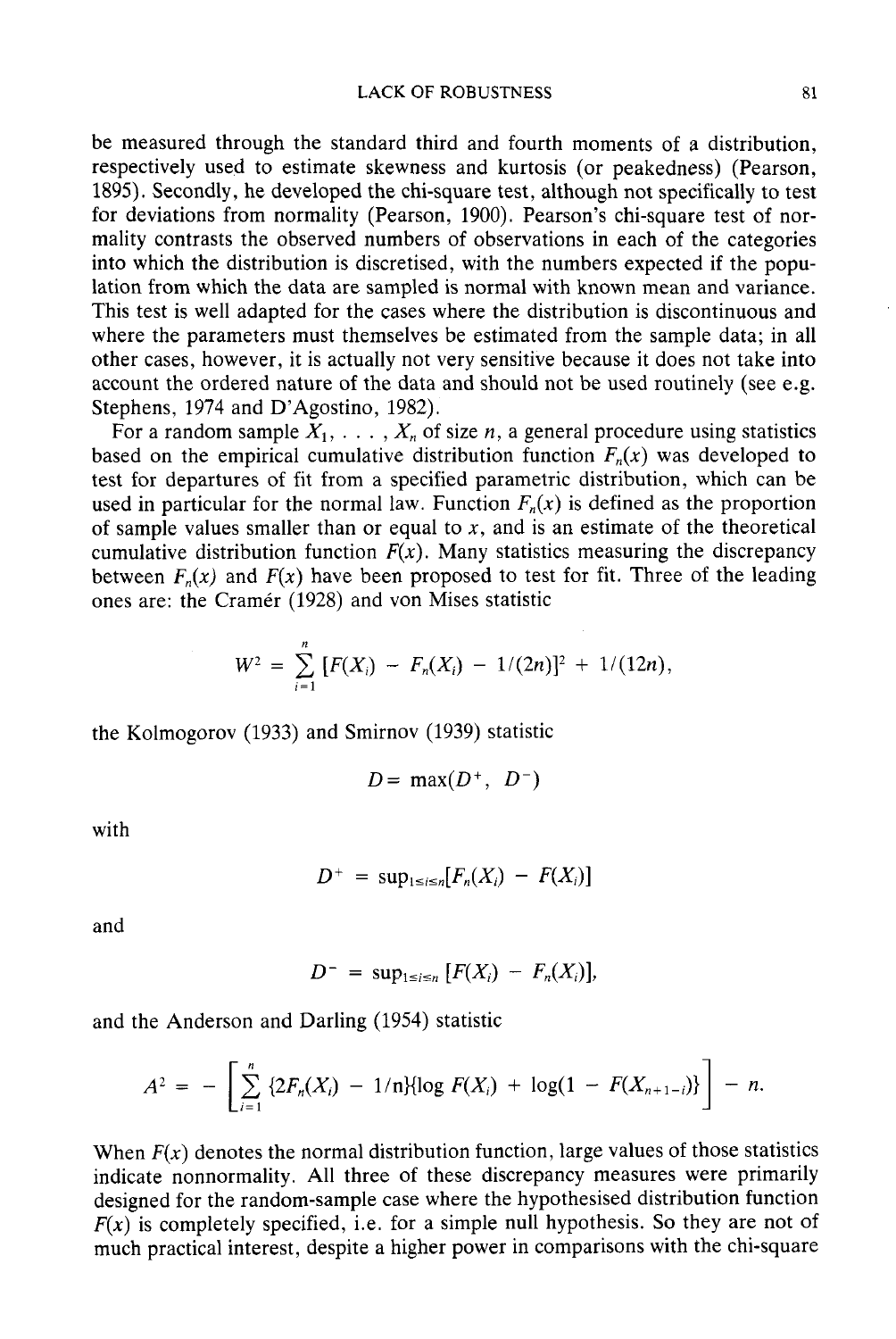test. Using them when one or more parameters are not specified and must be estimated from the sample data, i.e. with a composite null hypothesis, produces very conservative tests. From earlier suggestions of Lilliefors (1967) and van Soest (1967), Stephens (1974) developed adjustments of the significance values that are valid for stated probabilities of type I error.

An alternative to formal statistical tests is provided by a graphical procedure called normal probability plotting, that was developed as an informal technique for judging deviations from normality. The objective is to plot the ordered sample values versus the inverse of a normal cumulative distribution function in such a way that if the underlying population is normally distributed, the graph will be a straight line. Some illustrations of how these deviations from linearity indicate the degree and type of nonnormality may be found in D'Agostino (1982), for instance.

Research into normality tests received some impetus with the introduction of the so-called analysis of variance W statistic by Shapiro and Wilk (1965). The innovation consisted of quantifying the information contained in the normal probability plot; they defined W as the  $\overline{F}$ -ratio between the estimated variance obtained by weighted least-squares of the slope and the classical sample variance, to judge the adequacy of the linear fit

$$
W = \frac{\left(\sum_{i=1}^n w_i X'_i\right)^2}{\sum_{i=1}^n (X_i - \overline{X})^2}
$$

where  $X'_1 \leq \ldots \leq X'_n$  are the order statistics and the coefficients  $w_i$  (i = 1,  $\dots$ , n) are the optimal weights for a population assumed to be normally distributed. So W can be viewed as the square of the correlation coefficient obtained from the normal probability plot. Small values of W indicate nonnormality. Critical values for levels  $\alpha$ =0.01, 0.02, 0.05, 0.10 and sample sizes between 3 and 50 are given in Shapiro and Wilk (1965). Royston (1982a) extended W for sample sizes up to 2000. Extensive simulation studies indicated that W has good power properties against a wide range of nonnormal distributions for a variety of sample sizes, and is therefore a very sensitive omnibus test statistic (Shapiro et al., 1968). When carried out without adjustment for the composite null hypothesis, normality tests using statistics based on the empirical cumulative distribution function have suffered in comparisons with  $W$  (Shapiro and Wilk, 1965); with the appropriate adjustment, the powers of modified  $W^{2*}$  and  $A2^*$  are comparable to that of W (Stephens, 1974) but no single test is optimum for all possible deviations from normality. For supplementary power results related to normality tests, good surveys are Stephens (1974, 1982), Pearson *et al.* (1977), D'Agostino (1982) and Royston (1982a), among others. From a practical point of view, the user may still prefer using statistics based on the empirical cumulative distribution function  $(W^{2*}, D^*, A^{2*})$  because a different set of coefficients  $w_i$  ( $i = 1, \ldots, n$ ) is required for each *n* when computing W, although algorithms are available to compute the exact or approximate expected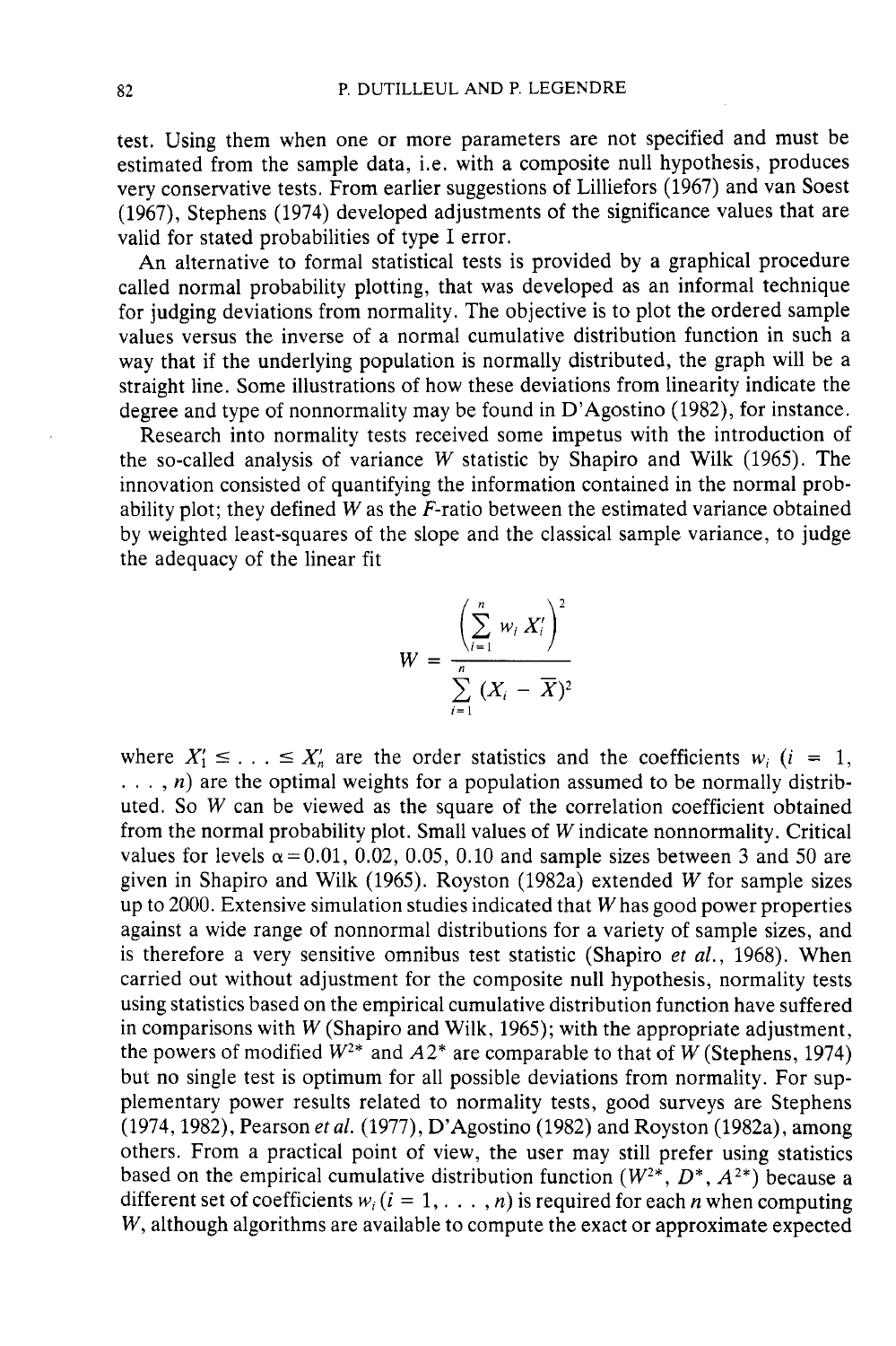normal order statistics (Royston, 1982b) and the  $W$  significance values for any sample size between 3 and  $2000$  (Royston, 1982c).

# 3. LACK OF ROBUSTNESS AGAINST AUTOCORRELATION

#### 3.1. Simulation Design

When the null hypothesis of a normal univariate marginal distribution is correct, to what extent are Kolmogorov-Smirnov  $D^*$  as modified by Stephens (1974) and Shapiro-Wilk W tests robust against autocorrelation, i.e. what is the range of their respective validity in the presence of dependencies among observations? With this aim, we adopted an approach often used in null percentage point and power studies, and performed our investigation of robustness through simulations, for a variety of autocorrelation values and sample sizes, because of the complex effect of autocorrelation which induces bias in variance estimations in both of these statistics. Autocorrelated sample data were generated from the following first-order autoregressive  $(AR(1))$  processes.

Let us define the well-known temporal stationary first-order autoregressive process by

$$
X_t = \rho X_{t-1} + \varepsilon_t \quad \text{with} \quad |\rho| < 1.0 \tag{1}
$$

and the symmetric nearest-neighbour autoregression model along a spatial transect by

$$
X_s = \beta(X_{s-1} + X_{s+1}) + \varepsilon_s \quad \text{with} \quad |\beta| < 0.5 \tag{2}
$$

(Bartlett, 1978). To generate values of a normally distributed white noise  $\varepsilon$  with zero mean and unit variance, we used the SAS (Statistical Analysis System) random number function RANNOR which applies the Box-Muller transformation.

The procedure adopted for simulating  $n$ -size samples of temporally autocorrelated data from (1) obeys the following straightforward algorithm:

Initialisation: generate  $\varepsilon_1$  (call RANNOR) and set  $X_1 = \varepsilon_1$ ;

Step 2: generate  $\varepsilon_2$  and compute  $X_2 = \rho X_1 + \varepsilon_2$ ; ...

Step 1000+n: generate  $\varepsilon_{1000+n}$  and compute  $X_{1000+n} = \rho X_{999+n} + \varepsilon_{1000+n}$ ;

End: retain as the *n*-size sample the set  $(X_i; i = 1001, \ldots, 1000 + n)$  of autocorrelated data in order to avoid influences of the origin of the simulated time series.

The procedure adopted for simulating spatially autocorrelated data along a transect, following equation (2), is somewhat different even if the basic idea remains to simulate more than *n*, say 50 + *n*, autocorrelated data  $(X_i; i = 1, \ldots, 50 +$ n) and then, retain as n-size sample the set  $(X_i; i = 25 + 1, \ldots, 25 + n)$  in order to avoid edge effects. Let V denote the covariance matrix of  $50 + n$  spatially autocorrelated data from (2). With slight modifications, we derived matrix  $V$  from the covariance matrix given in Cliff and Ord (1981, Section 6.2) for a two-dimen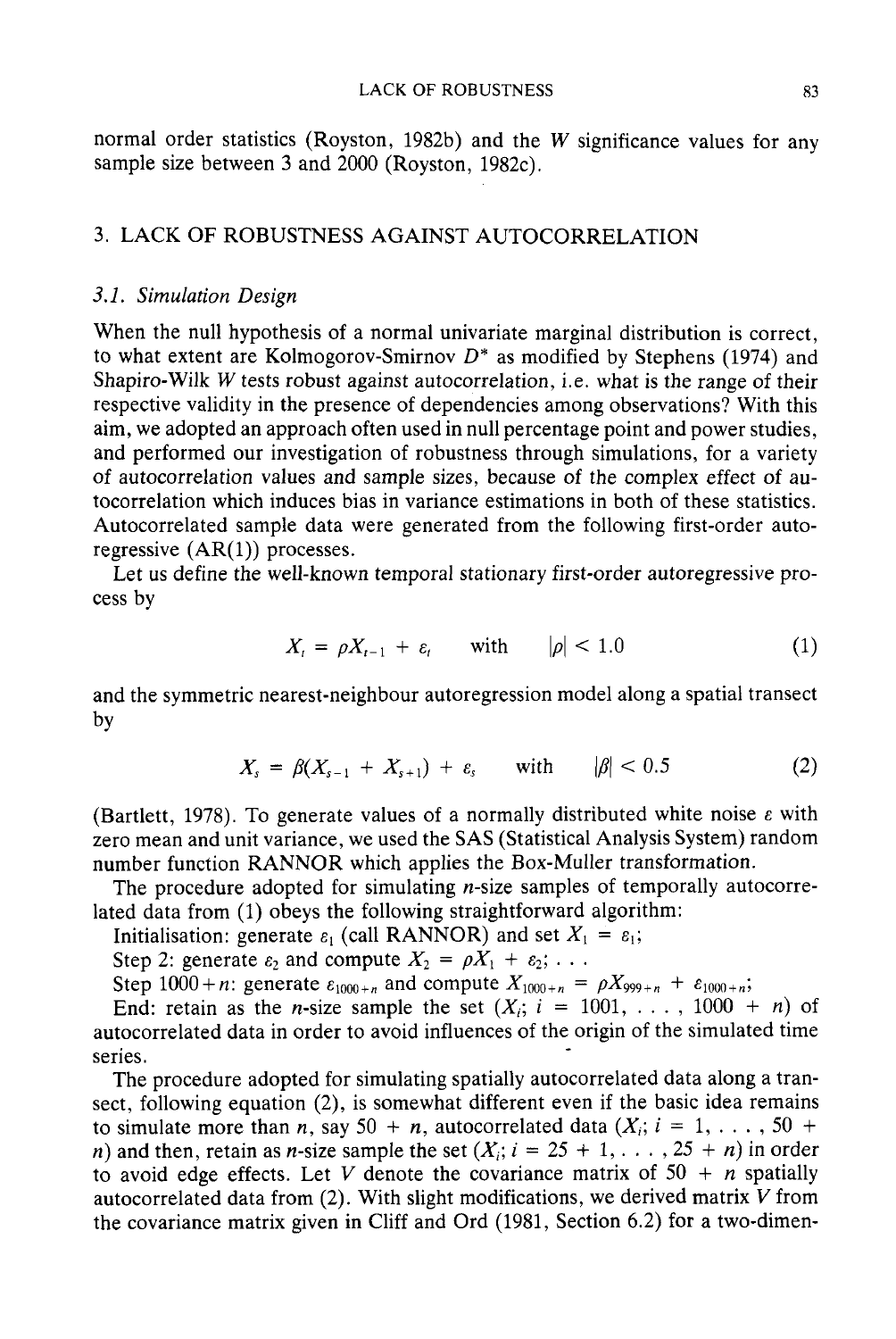sional simultaneous first-order autoregressive process. If  $e = (e_1, \ldots, e_{50+n})$  denotes a vector of 50 + *n* generated values of  $\varepsilon$ , then the transformation

$$
(X_1, \ldots, X_{n+50})' = V^{1/2} e
$$

performed with the SAS matrix algebra procedure, provides the desired  $50 + n$ spatially autocorrelated data.

The parameter values used when simulating autocorrelated sample data are: for process (1),  $n = 20, 51, 100, 200$  and  $p = -0.9$  to  $+0.9$  by steps of 0.1; for process (2),  $n = 20$  and  $\beta = -0.45, -0.4$  to  $+0.4$  by steps of 0.1,  $+0.45$ . For sample size  $n = 20$  and for each  $\rho$  value in the time domain, 5000 samples were simulated (1000 for each  $\beta$  value in the space domain); for other sample sizes and each  $\rho$ value, 2500 samples were simulated. Different sets of pseudo-random numbers were generated for each simulation, to avoid dependence among results.

Kolmogorov-Smirnov tests were performed using the VERNORM procedure of the "R" package (Legendre and Vaudor, 1991) when the sample size was  $n = 20$ , and by the UNIVARIATE procedure of SAS Version 5 for higher sample sizes;<br>SAS Version 5 does not allow to compute the Kolmogorov-Smirnov test f and by the UNIVARIATE procedure of SAS Version 5 for higher sample sizes;<br>SAS Version 5 does not allow to compute the Kolmogorov-Smirnov test for  $n \le$ 50. For all sample sizes, Shapiro-Wilk tests were carried out through the UNI-VARIATE procedure of SAS Version 6. Both tests were performed on the same simulated samples.

## *3.2. Results and Discussion*

For a given sample size, the results are presented in terms of the observed significance level, that is, the proportion of times the normal null hypothesis is rejected among the  $(1000, 2500 \text{ or } 5000)$  tests performed on the simulated data; the abscissa represents the first-order autocorrelation or autoregression coefficient values. When the null hypothesis of a normal univariate marginal distribution is correct, which is the case here because of the normality of the  $\varepsilon_i$ 's and consequently of the  $X_i$ 's, one would expect to observe significance levels equal to the nominal probability of type I error  $(\alpha = 0.01, 0.05, \text{ or } 0.10)$ , whatever the first-order autocorrelation or autoregression coefficient value; it should be kept in mind, however, that both tests were designed for the random sample case. We used Royston (1982c) algorithm to compute the significance values of  $W$ .

Figure 1 reveals interesting and, to some extent, somewhat surprising features of the behaviour of statistics  $\overline{D^*}$  and W in the presence of autocorrelation in timeseries sample data. First, both statistics are too liberal for medium-to-high positive autocorrelation values. This was expected from the theoretical asymptotic results of Gleser and Moore (1983); to our knowledge, quantitative results have never been published for the Kolmogorov-Smirnov and the Shapiro-Wilk tests, and in particular not for small samples. We have found this first feature to be present in small  $(n = 20)$  as well as moderate  $(n = 51, 100, 200)$  sample sizes. Secondly, the behaviour of both statistics for negative first-order autocorrelation values, i.e. in the presence of autocorrelation which is negative at odd time lags and positive at even lags, is asymmetrical with respect to positive values, for all the sample sizes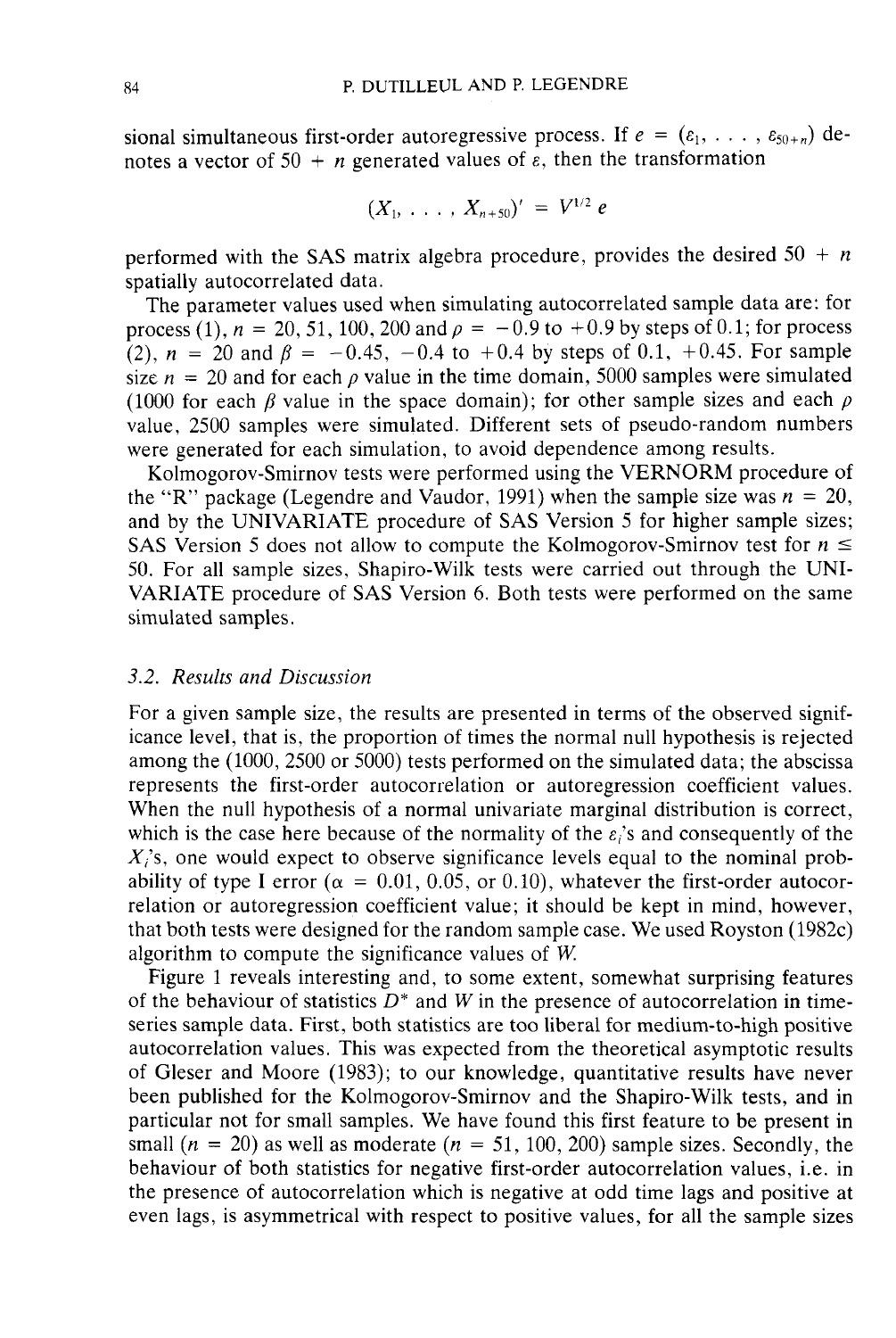#### LACK OF ROBUSTNESS 85

that we considered. The justification has to be found in the reduction in induced bias when estimating variances, due to the alternation of negative and positive autocorrelation values at odd and even time lags. Finally, the surprising but most striking result comes from the conservative behaviour of both tests for short series, shown for  $n = 20$  in Figure 1 (a) and (b) in the range of negative values of firstorder autocorrelation between  $-0.4$  and  $-0.8$ . This feature disappears with both tests for moderate sample sizes ( $n = 100$  and more).

The comparison between  $D^*$  and W in terms of robustness against autocorrelation in time-series data suggests that the Kolmogorov-Smirnov test, which traditionally





**Figure 1** Kolmogorov-Smirnov (a)-(c)-(e)-(g) and Shapiro-Wilk (b)-(d)-(f)-(h) tests of normality, performed for simulated time series arising from a Gaussian AR(1) process: observed significance levels as a function of the first-order autocorrelation values. The nominal significance levels considered are: circles,  $\alpha = 0.01$ ; squares,  $\alpha = 0.05$ ; triangles  $\alpha = 0.10$ . The computed Kolmogorov-Smirnov tests account for the estimation of two parameters from the sample data, following Stephens (1974).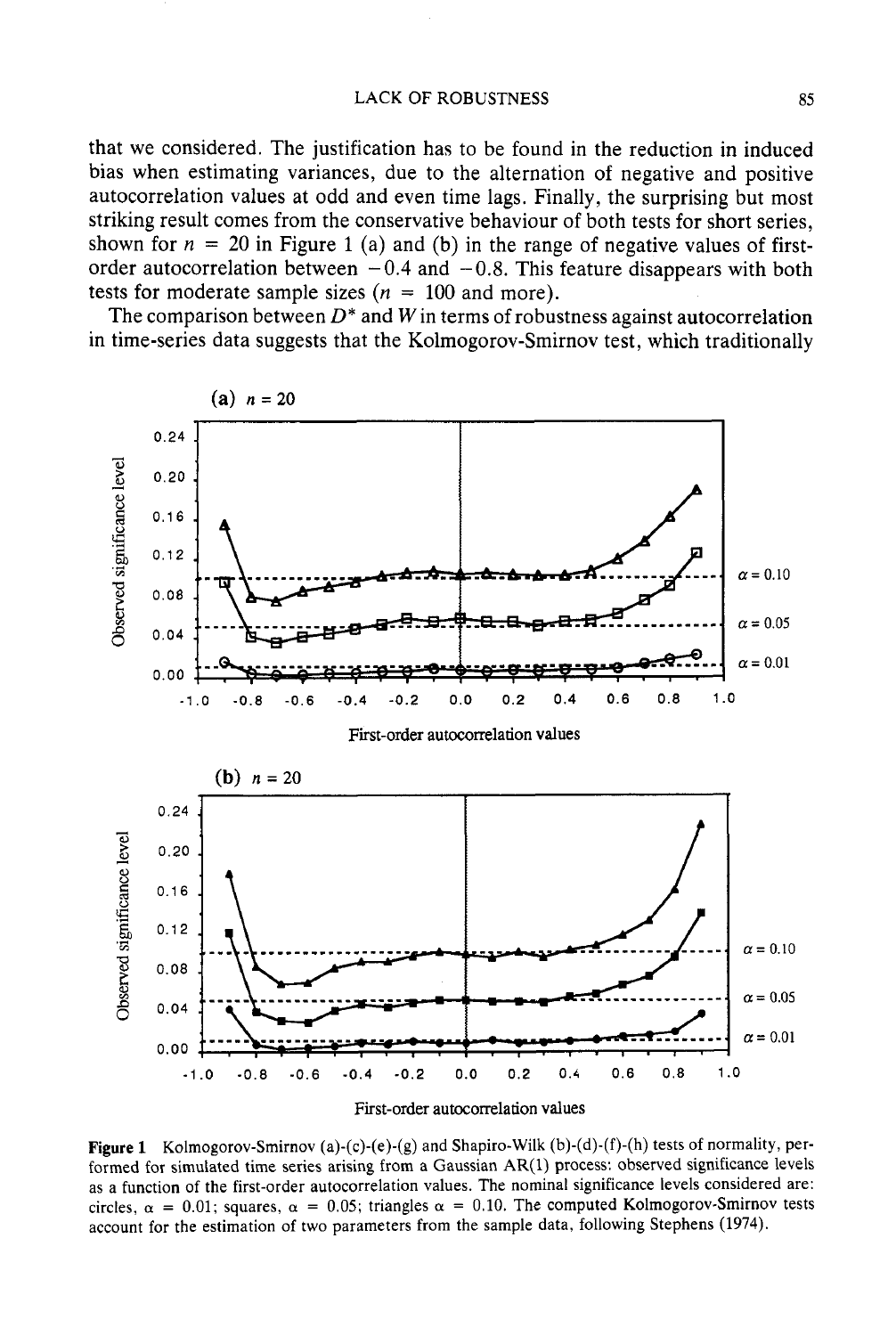

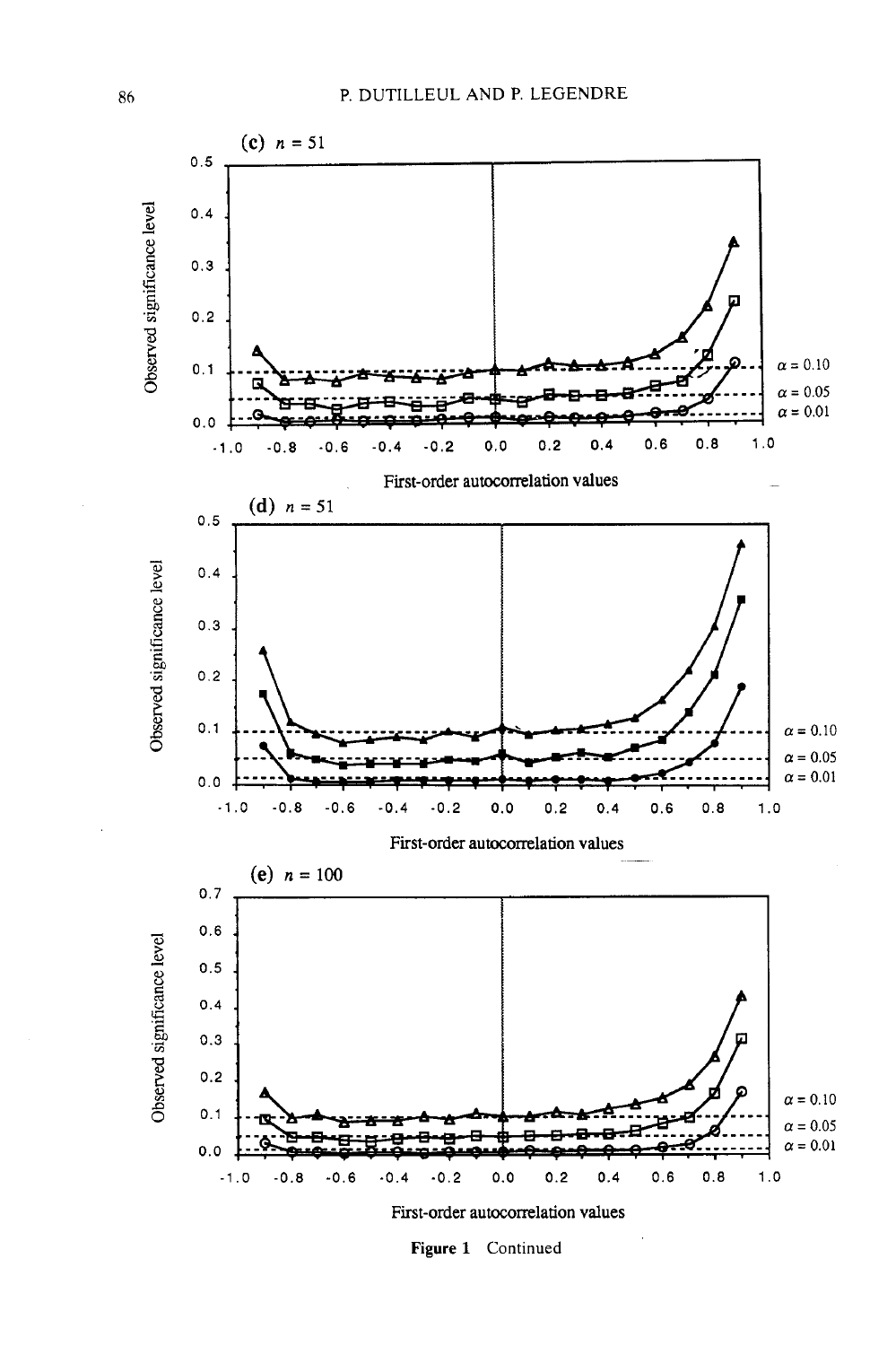

**Figure 1** Continued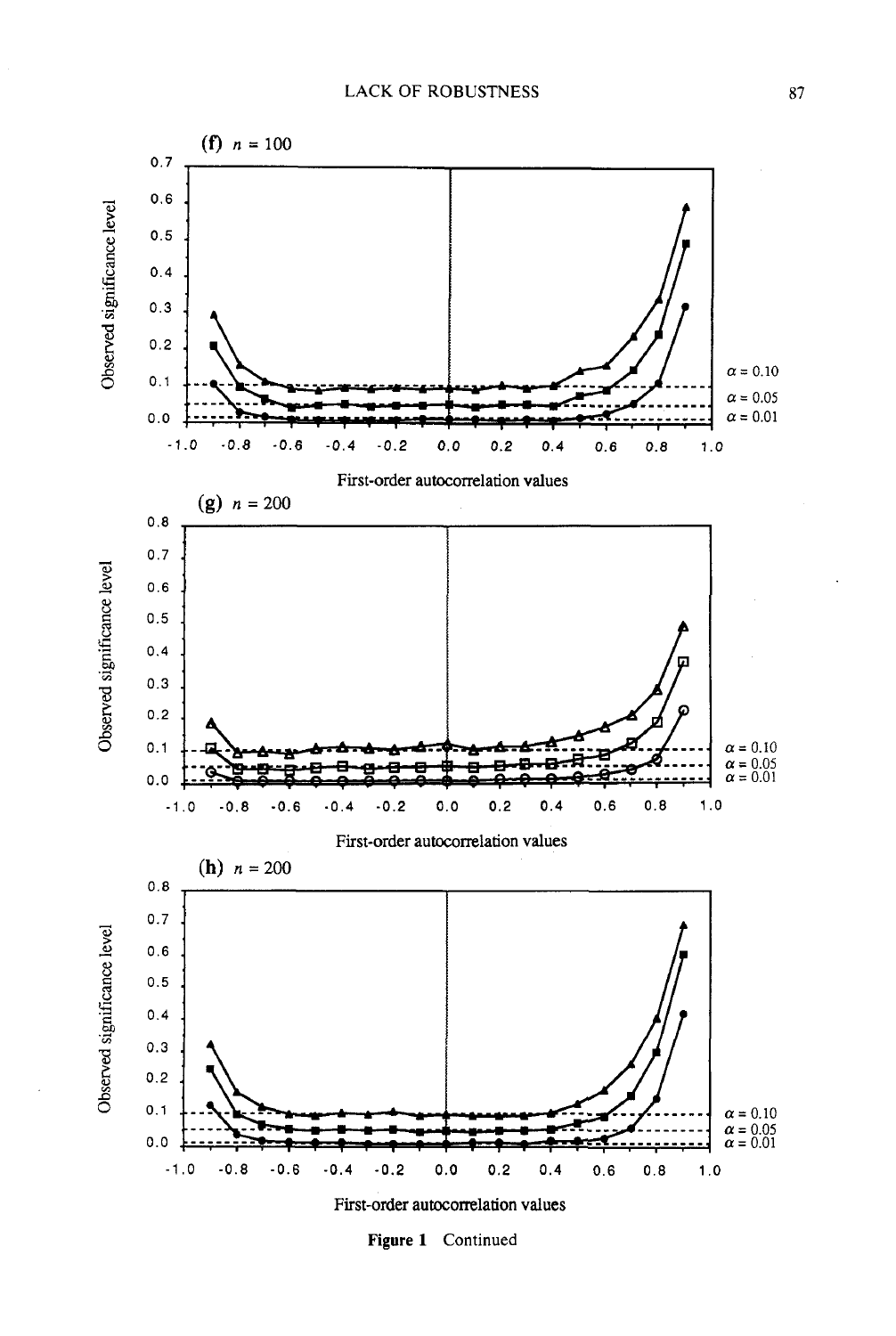

**Figure** 2 Kolmogorov-Smirnov (open squares) and Shapiro-Wilk (dark squares) tests of normality, performed for simulated time series arising from a Gaussian AR (1) process: observed significance levels as a function of the first-order autocorrelation value. The Kolmogorov-Smirnov tests account for the estimation of two parameters from the sample data, following Stephens (1974).

suffers from lack of power, is equally or more robust than Shapiro-Wilk's, depending on the sign or size of the first-order autocorrelation value. Figure 2, which presents the results for small sample size  $(n = 20)$  and nominal significance level  $\alpha$  = 0.05, shows that both statistics behave in the same way when the data display a small or moderate amount of positive autocorrelation, while the Kolmogorov-Smirnov statistic is less biased than Shapiro-Wilk's for negative and high positive first-order autocorrelation values.

Similar results are found with spatially autocorrelated data sampled along a transect. For  $n = 20$  and  $\alpha = 0.05$  in particular, the  $D^*$  and W tests remain too liberal for moderate-to-high positive autoregression coefficient values and too conservative for some range of negative values between  $-0.1$  and  $-0.45$ , with a smaller bias for D\* (see Figure **3).** The liberal behaviour of both statistics vanishes for high negative values of autoregression.

## 4. CONCLUDING REMARKS

We have explored the consequences of applying tests of normality designed for the random-sample case, to variables that are autocorrelated in time or in space along a transect. We have clearly shown that such applications may have misleading results: confusion between nonnormality and autocorrelation, conservative or liberal results. A way of overcoming the problem is to state the null hypothesis in terms of the normality of the generating process  $\varepsilon$  of the autocorrelated variable  $X$  under study, instead of the normality of the variable itself, because the former induces the latter. This suggests the following solution to the problem: one could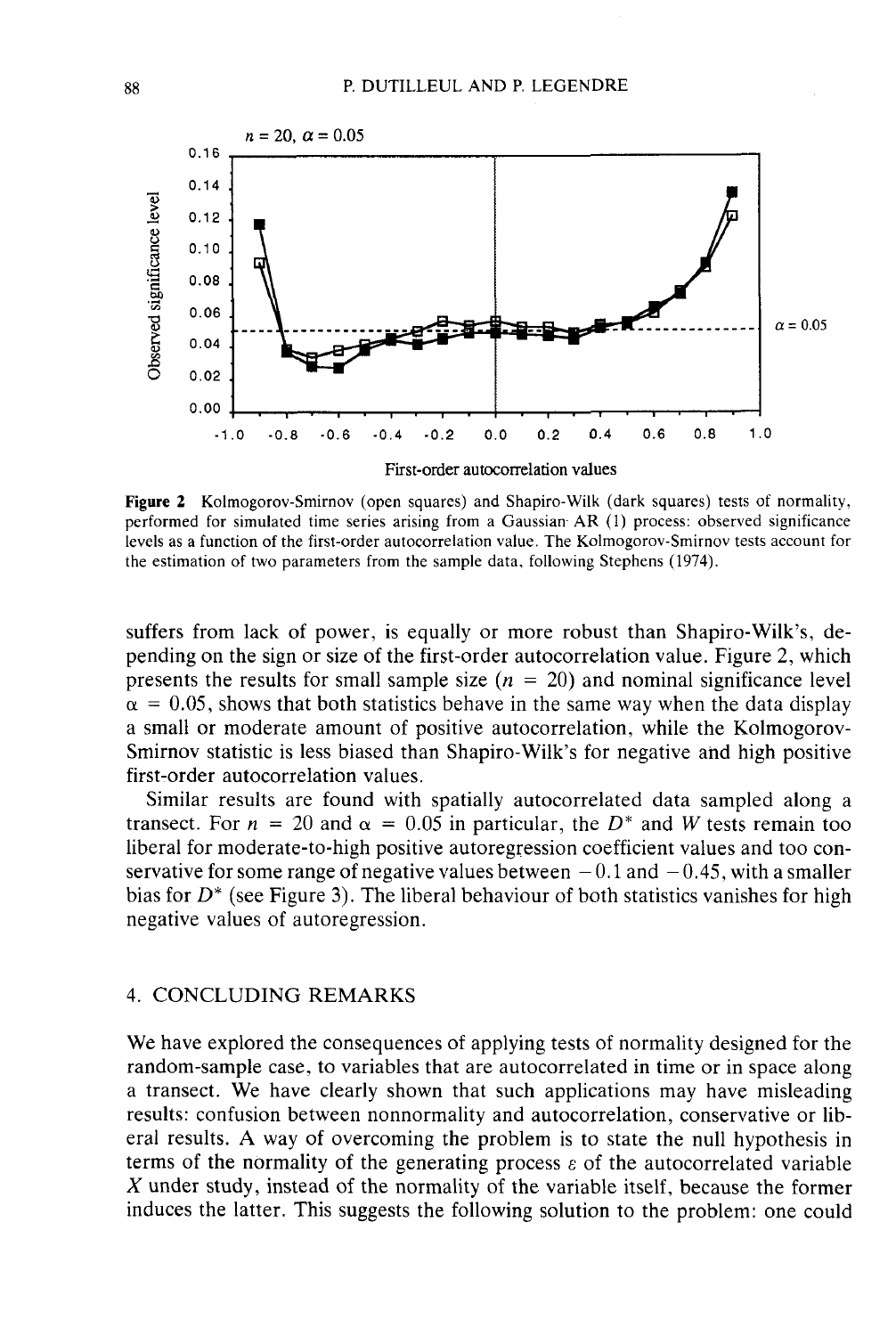

**Autoregression** coefficient **values** 

**Figure 3.** Kolmogorov-Smirnov (open squares) and Shapiro-Wilk (dark squares) tests of normality, performed for simulated one-dimensional spatial data arising from a Gaussian symmetric nearestneighbour process: observed significance levels as a function of the autoregression coefficient value. The Kolmogorov-Smirnov tests account for the estimation of two parameters from the sample data, following Stephens (1974).

remove the effect of the autocorrelation and go back to the random-sample situation; this can be accomplished by identifying the autocorrelation structure in time or space, followed by a linear transformation based on the square root of the inverse of the estimated covariance matrix. We recently proposed a solution of this type to a specific, but not restricted, ecological problem in time-series analysis (Legendre and Dutilleul, 1991). In spatial analysis, the appropriate theory should be developed (Cliff and Ord, 1981, Ch. 7) in order to provide valid statistical models allowing for spatial autocorrelation; this may represent the long-term solution. For tests of normality in particular, the question of the effect of spatial autocorrelation in two-dimensional processes is too often ignored (as for instance in Griffith, 1987, Ch. **3);** the results presented in this paper suggest that such processes should be investigated next.

The present paper was concerned with the comparison, in terms of robustness against autocorrelation, of the Kolmogorov-Smirnov  $D^*$  statistic as modified by Stephens (1974) on the one hand, and the Shapiro-Wilk W statistic on the other. From a practical point of view, our results may be summarised as follows: for some range of negative first-order autocorrelation or autoregression values, in small sample sizes, both statistics lead to rejecting the null hypothesis of normality in range of negative first-order autocorrelation or autoregression values, in small sample sizes, both statistics lead to rejecting the null hypothesis of normality in too few cases when it is true — which is not a major con of committing a type I error is not increased; what is of concern, of course, is that the probability of a type I1 error is increased with nonnormal data. For small and moderate sample sizes, both tests incorrectly reject too often the normality hypothesis when the data are highly positively autocorrelated, and to a lesser extent also when they are highly negatively autocorrelated; this means that high positive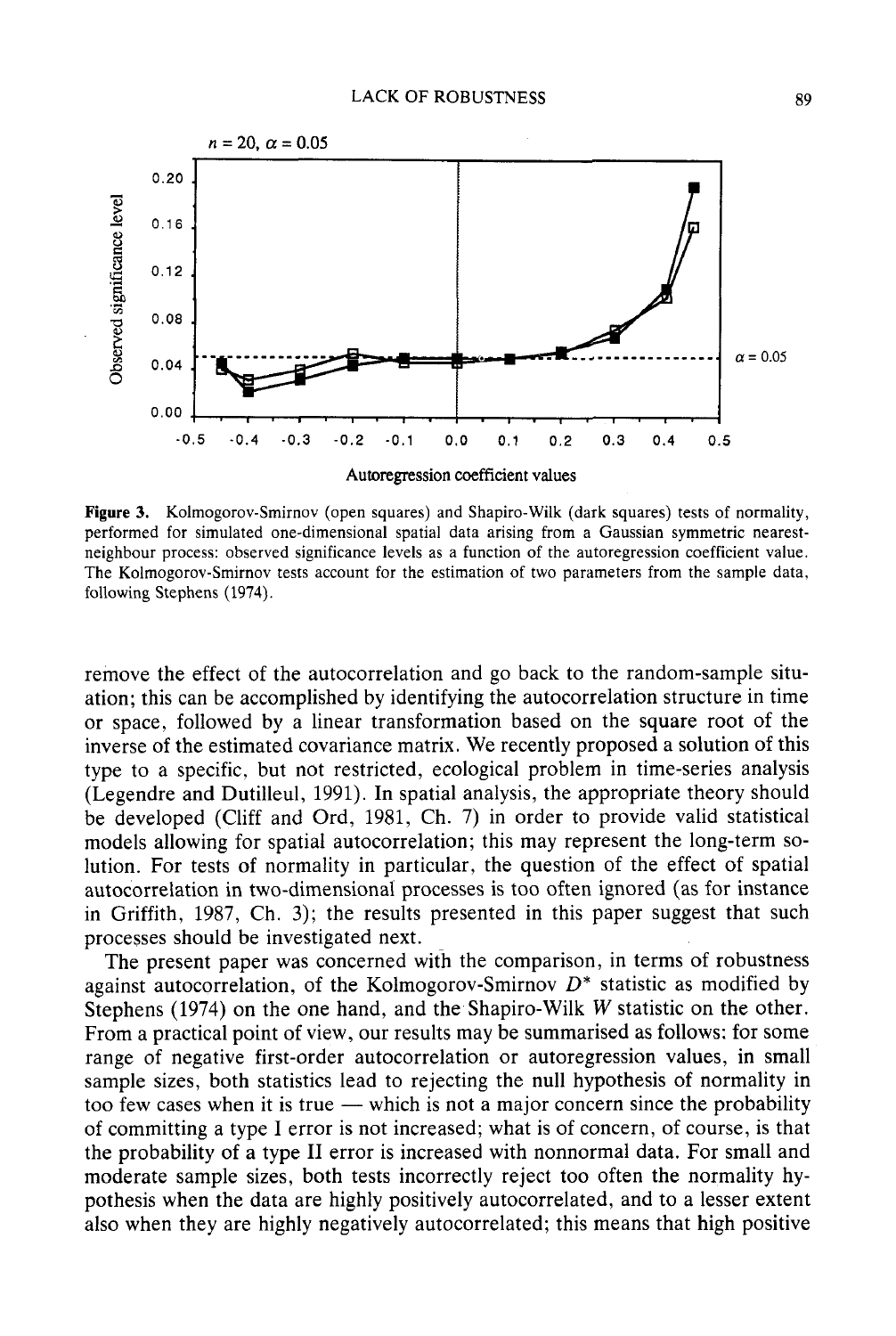#### 90 P. DUTILLEUL AND P. LEGENDRE

or negative correlation among the observations cannot be told apart from lack of normality. The numerical results we presented for small and moderate sample sizes push the balance in favour of  $D^*$ , whose properties are as good as or better than those of W, and counterbalance the slightly poorer power reported for  $D^*$  in the random-sample case. This may give new impetus to the use of goodness-of-fit statistics based on the empirical cumulative distribution function when autocorrelation is present in the sample data.

#### *Acknowledgements*

This work has been supported by NSERC grant No. OGP0007738 to Pierre Legendre. This is contribution No. 381 of the Groupe d'Écologie des Eaux douces, Université de Montréal.

#### *References*

- Anderson, T. W. and Darling, D. A. (1954). A test of goodness of fit. *Journal of the American Statistical Association* **49,** 765-769.
- Bartlett, M. S. (1978). Nearest neighbour models in the analysis of field experiments (with discussion). *Journal of the Royal Statistical Society Series* B **40,** 147-174.
- Bivand, R. (1980). A Monte Carlo study of correlation coefficient estimation with spatially autocorrelated observations. *Quaestiones Geographica* **6,** 5-10.
- Box, G. E. P. (1954). Some theorems on quadratic forms applied in the study of analysis of variance problems, **11.** Effects of inequality of variance and correlation between errors in the two-way classification. *Annals of Mathematical Statistics* **25,** 484-498.
- Cliff, A. D. and Ord, J. K. (1981). *Spatial processes: models and applications.* Pion Limited, London.
- Clifford, P., Richardson, S. and Hémon, D. (1989). Assessing the significance of the correlation between two spatial processes. *Biometrics* **45,** 123-134.
- Cook, D. G. and Pocok, S. J. (1983). Multiple regression in geographical mortality studies, with allowance for spatially correlated errors. *Biometrics* **39,** 361-371.
- Cramér, H. (1928). On the composition of elementary errors. *Skandinavisk Aktuarietidskrift* 11, 141-180.
- Crowder, M. **J,** and Hand, D. J. (1990). *Analysis of repeated measures.* Chapman and Hall, London.
- D'Agostino, R. B. (1982). Departures from and tests for normality. In: *Encyclopedia of Statistical Sciences* **2,** J. Kotz and N. L. Johnson, eds., Wiley, New York, 315-324.
- Diggle, P. J. (1990). *Time series: a biostatistical introduction.* Clarendon Press, Oxford.
- Durbin, J. and Watson, G. S. (1950). Testing for serial correlation in least squares regression, I. *Biomerrika 37,* 409-428.
- Durbin, **J.** and Watson, G. S. (1951). Testing for serial correlation in least squares regression, 11. *Biometrika* **38,** 159-178.
- Gasser, T. (1975). Goodness-of-fit tests for correlated data. *Biometrika* **62,** 563-570.
- Gleser, L. J. and Moore, D. S. (1983). The effect of dependence on chi-squared and empiric distribution tests of fit. *Annals of Statistics* **11,** 1100-1108.
- Griffith, D. A. (1978). **A** spatially adjusted ANOVA model. *Geographical Analysis* **10,** 296-301.
- Griffith, D. A. (1987). *Spatial autocorrelation: a primer.* Association of American Geographers, Washington.
- Huynh, H. and Feldt, L. S. (1970). Conditions under which mean square ratios in repeated measurements designs have exact F-distributions. *Journal of the American Stastical Association* **65,** 1582- 1589.
- Kolmogorov, **A.** (1933). Sulla determinazione empirica di una legge di distribuzione. *Giornale dell'lstituto Italiano degli Attuari* **4,** 83-91.
- Legendre, P. and Dutilleul, P. (1991). Comments on Boyle's Acidity and organic carbon in lake water: variability and estimation of means. *Journal of Paleolimnology* **6,** 94-101.